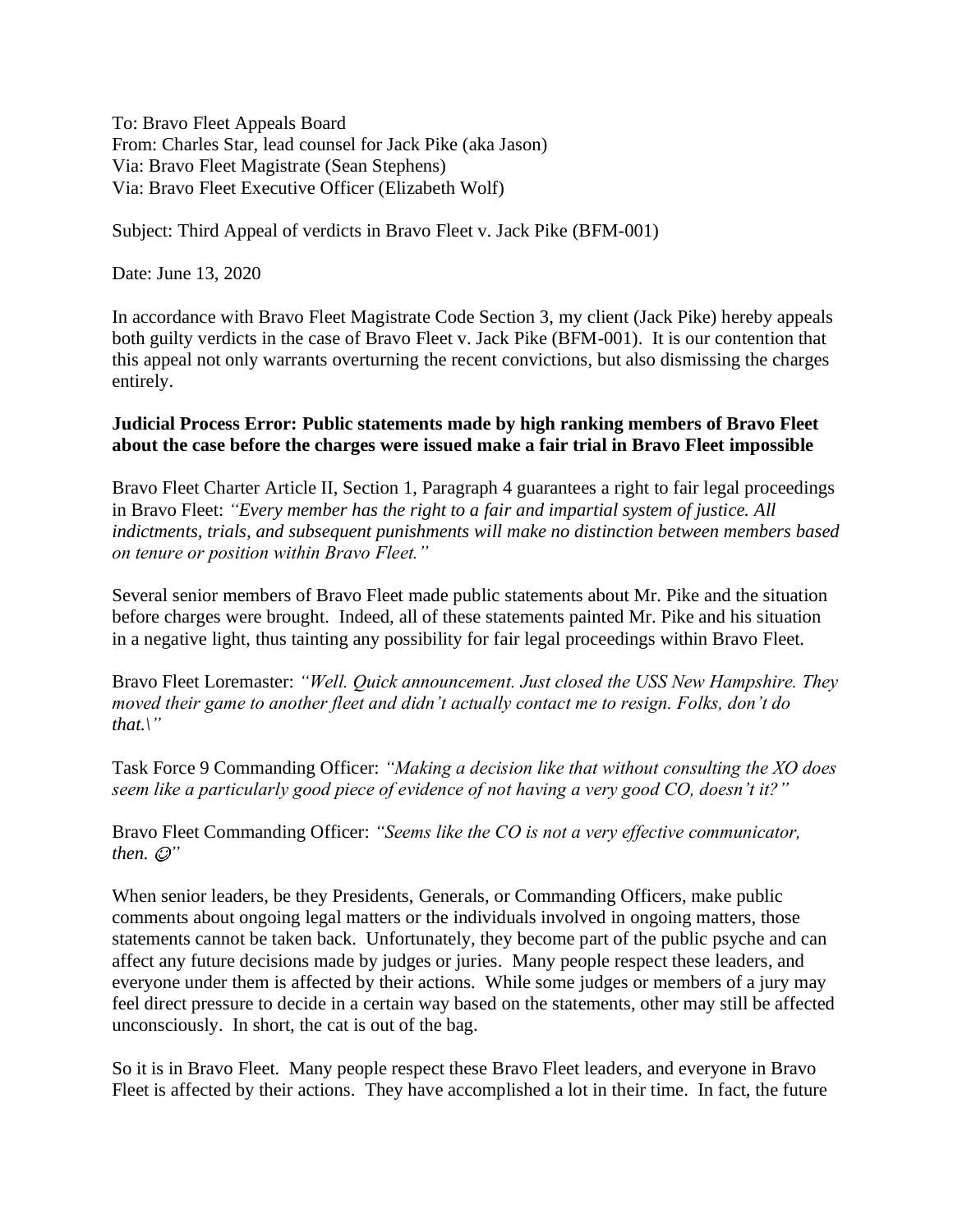role playing careers of members may very well be dependent upon the actions taken by these three leaders. We do not allege any malintent on the part of these individuals. However, any comments regarding the case or Mr. Pike by leaders in any official capacity with Bravo Fleet should have been saved for when the trial was completed and all appeals had been exhausted.

Since Mr. Pike was publicly disparaged by three senior members of Bravo Fleet regarding the very matters of this case before it even began, it is impossible for Mr. Pike to receive a fair trial in Bravo Fleet as he is guaranteed in the Bravo Fleet Charter. Therefore, both convictions should be overturned, and the charges immediately dismissed.

#### **Conversation on Bravo Fleet discord server, June 6, 2020**

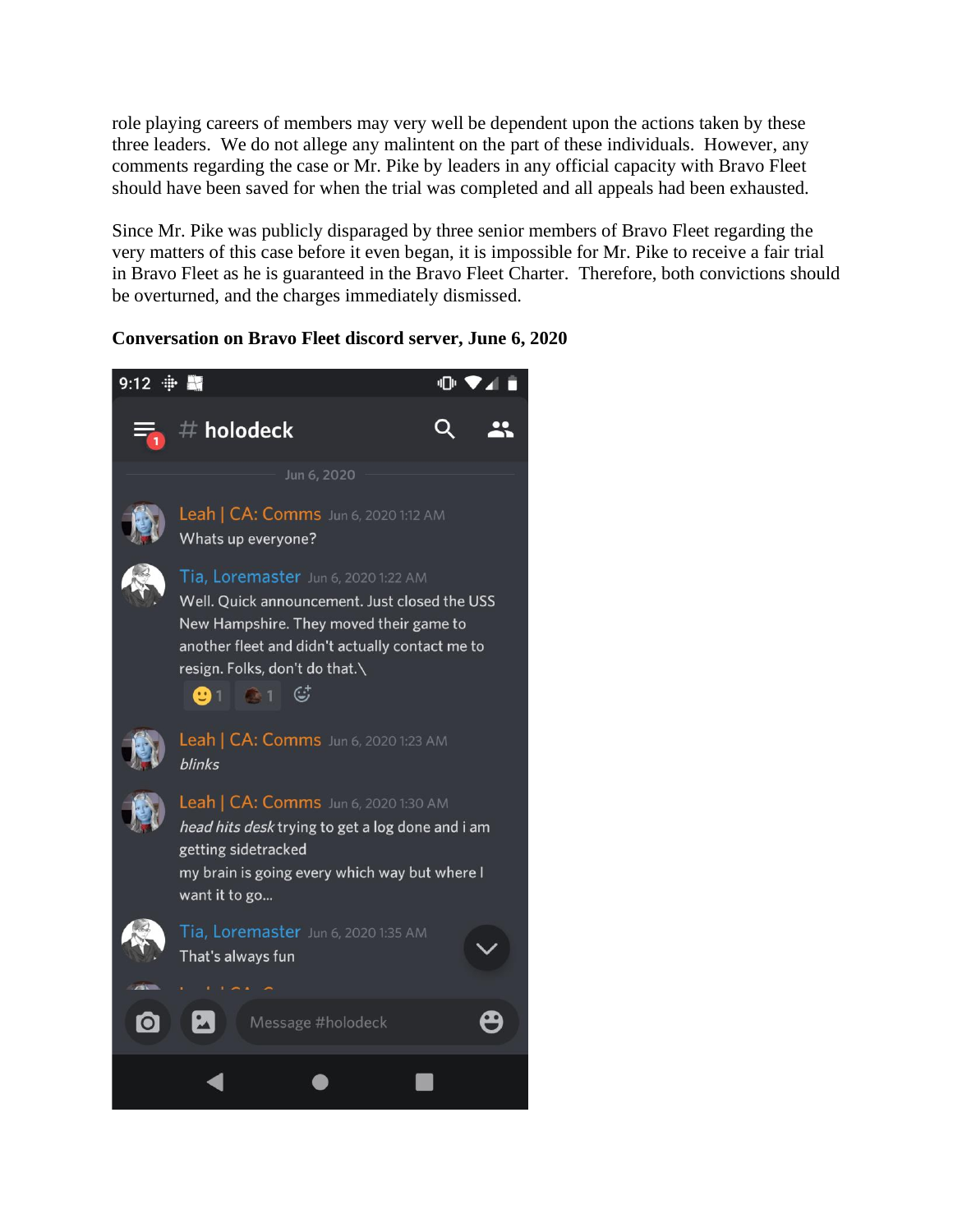#### 9:12 –

### վ∏⊩



## $#$  holodeck





Tia, Loremaster Jun 6, 2020 1:35 AM That's always fun



Leah | CA: Comms Jun 6, 2020 1:35 AM

it's been like that for the past week lol well i made it farther then I have all week though ❹



Tia, Loremaster Jun 6, 2020 1:53 AM Gratz!



Leah | CA: Comms Jun 6, 2020 1:55 AM only cause I thought up something to throw the story for a small lop  $\bigoplus$ 



Leah | CA: Comms Jun 6, 2020 2:08 AM Went from 300 words that I couldn't get past all week to 1200 words so far



Some old guy Jun 6, 2020 3:13 AM

Captains Log, Stardate... oh forget it. I can't do it anymore. I never wanted to be a captain. I wanted to be... a LUMBERJACK!



McGig Jun 6, 2020 3:15 AM



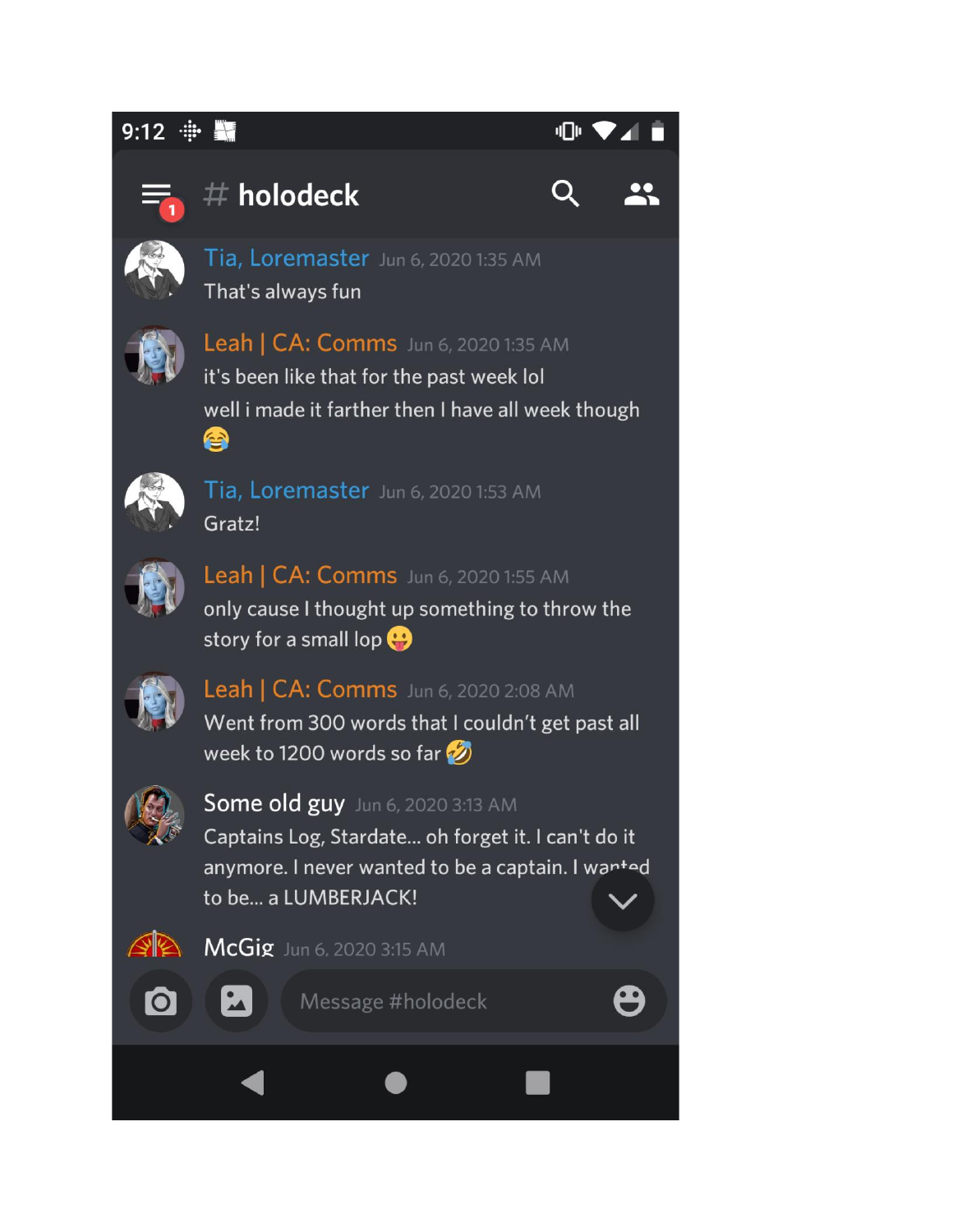### $9:12$   $\div$





# $#$  holodeck







#### **Tara** Jun 6, 2020 11:53 AM

If the new Hampshire moved to another fleet thats news to me as I'm the xo.



### David | TF9CO Jun 6, 2020 11:57 AM

Making a decision like that without consulting the XO does seem like a particularly good piece of evidence of not being a very good CO, doesn't it?



### Teylas Ramar | BFCO Jun 6, 2020 12:04 PM

If the new Hampshire moved to another fleet thats news to me as I'm the xo.

@Tara Well, it did. We found out last night when we saw it on their website.



#### **Tara** Jun 6, 2020 12:05 PM

wow what a blind side as trust me i had no idea they'd moved.



Teylas Ramar | BFCO Jun 6, 2020 12:05 PM  $\mathbf{u}$  . The set of  $\mathbf{u}$  is the set of  $\mathbf{u}$ 

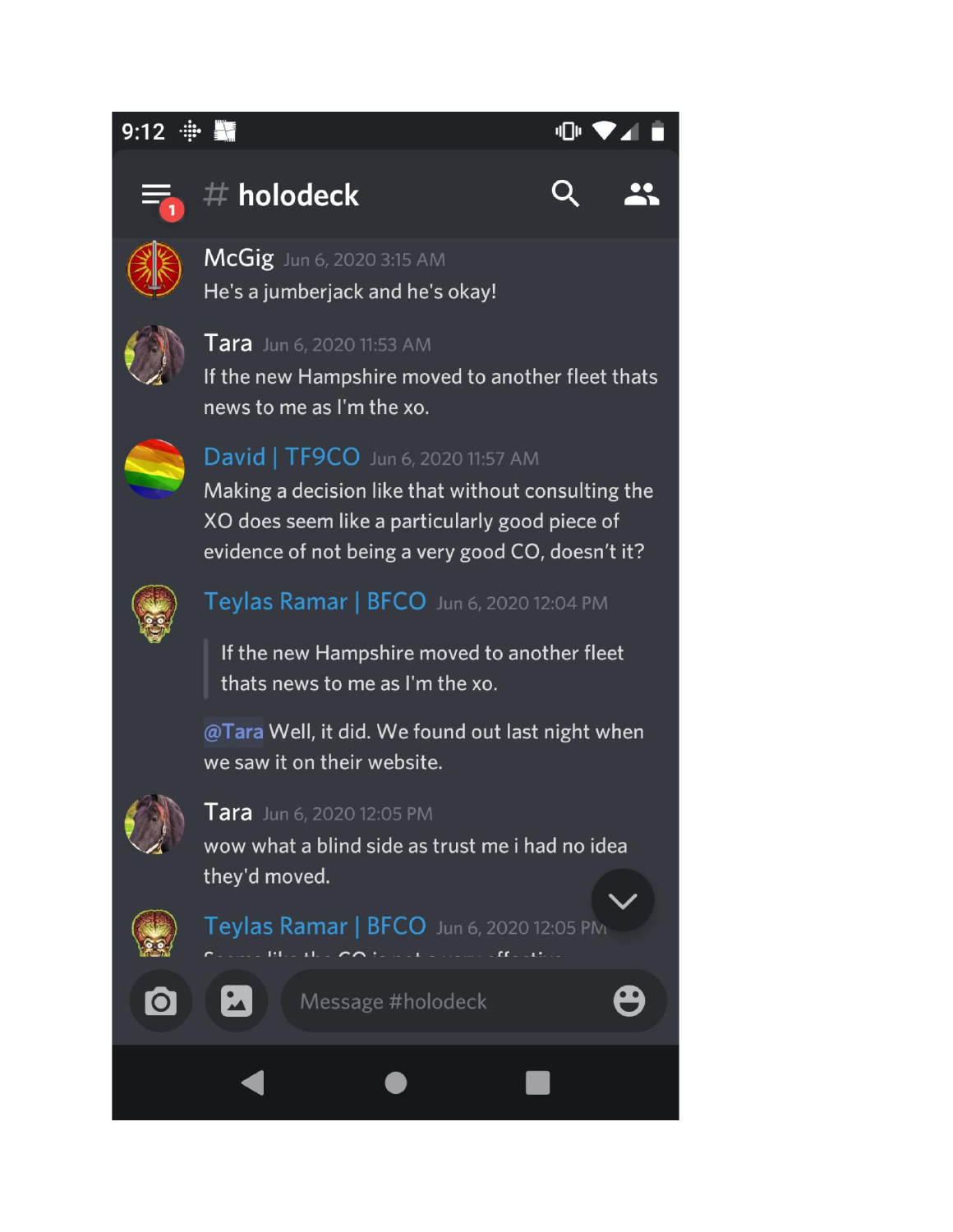#### $9:12$   $\div$ **Altra**





### $#$  holodeck





Teylas Ramar | BFCO Jun 6, 2020 12:05 PM Seems like the CO is not a very effective communicator, then.  $\bigoplus$ 



### KyleB Jun 6, 2020 12:06 PM

@Tara sorry that happened to you. @. Thats not fair. They should have asked your input.



#### Tara Jun 6, 2020 12:06 PM

i'm not one to bad mouth anyone as i got blind sided on my job yesterday.



Leah | CA: Comms Jun 6, 2020 12:10 PM Oh boy that not good



#### Tara Jun 6, 2020 12:13 PM

not its not. i was lied to and i workd for a church



 $\mathbf{L}$ 



**O** 

#### KyleB Jun 6, 2020 12:14 PM

sorry to hear that. I hope you will be OK





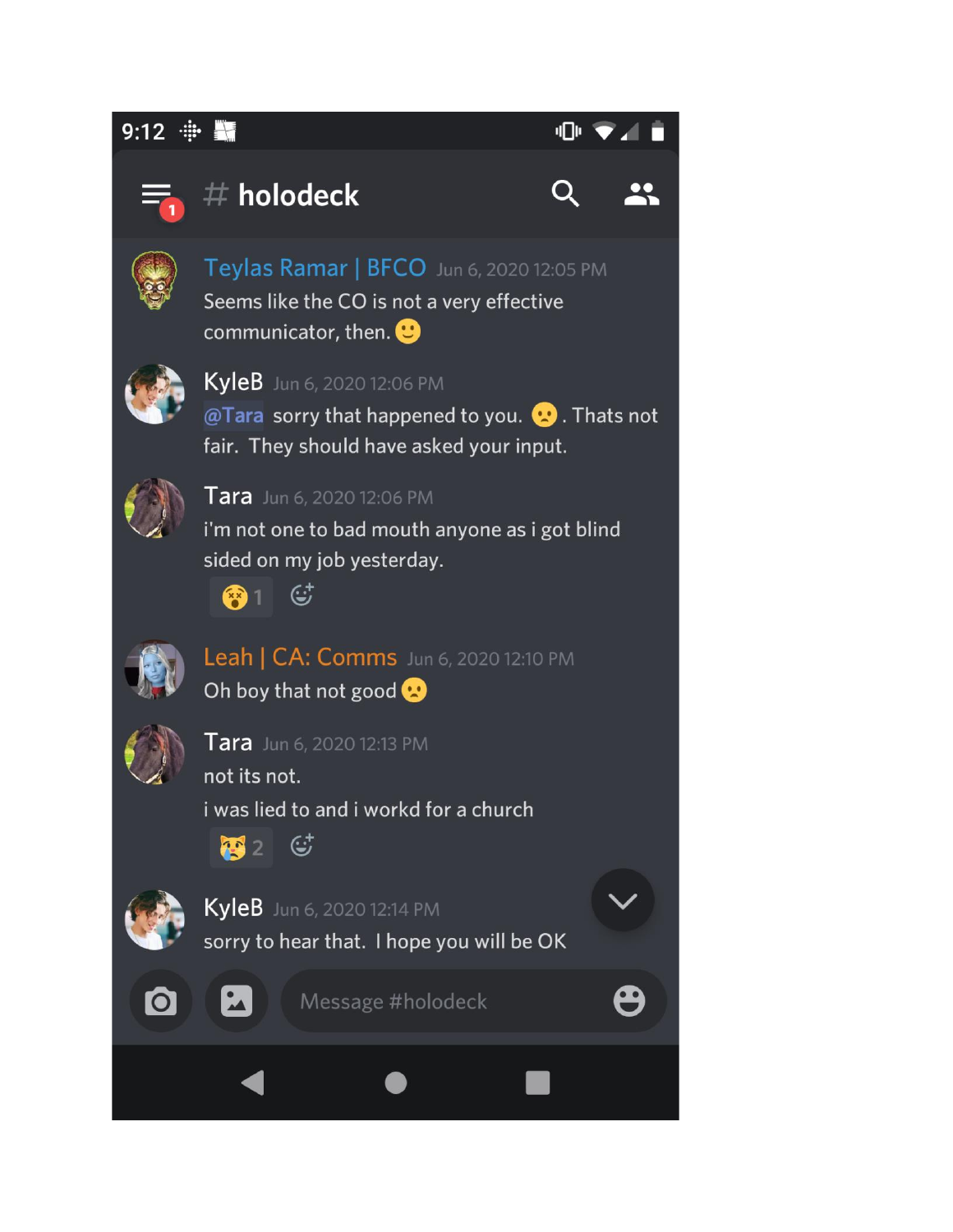#### $9:12$   $\div$ H.

| л |  |
|---|--|
|   |  |



# $#$  holodeck





sorry to hear that. I hope you will be OK



#### Tara Jun 6, 2020 12:14 PM

i will be once i get over being upset/ i really loved that job, the only job i'd had that i really liked





### KyleB Jun 6, 2020 12:15 PM

well, sending you good vibes. so sorry. **O** I hope you can find something similar that treats you better.



#### Tara Jun 6, 2020 12:16 PM

thanks, i was the secretary for the past 51/2 years



# KyleB Jun 6, 2020 12:17 PM

its impressive! good for you!



# Tara Jun 6, 2020 12:17 PM

thanks

Jun 7, 2020



MJ Jun 7, 2020 6:28 AM